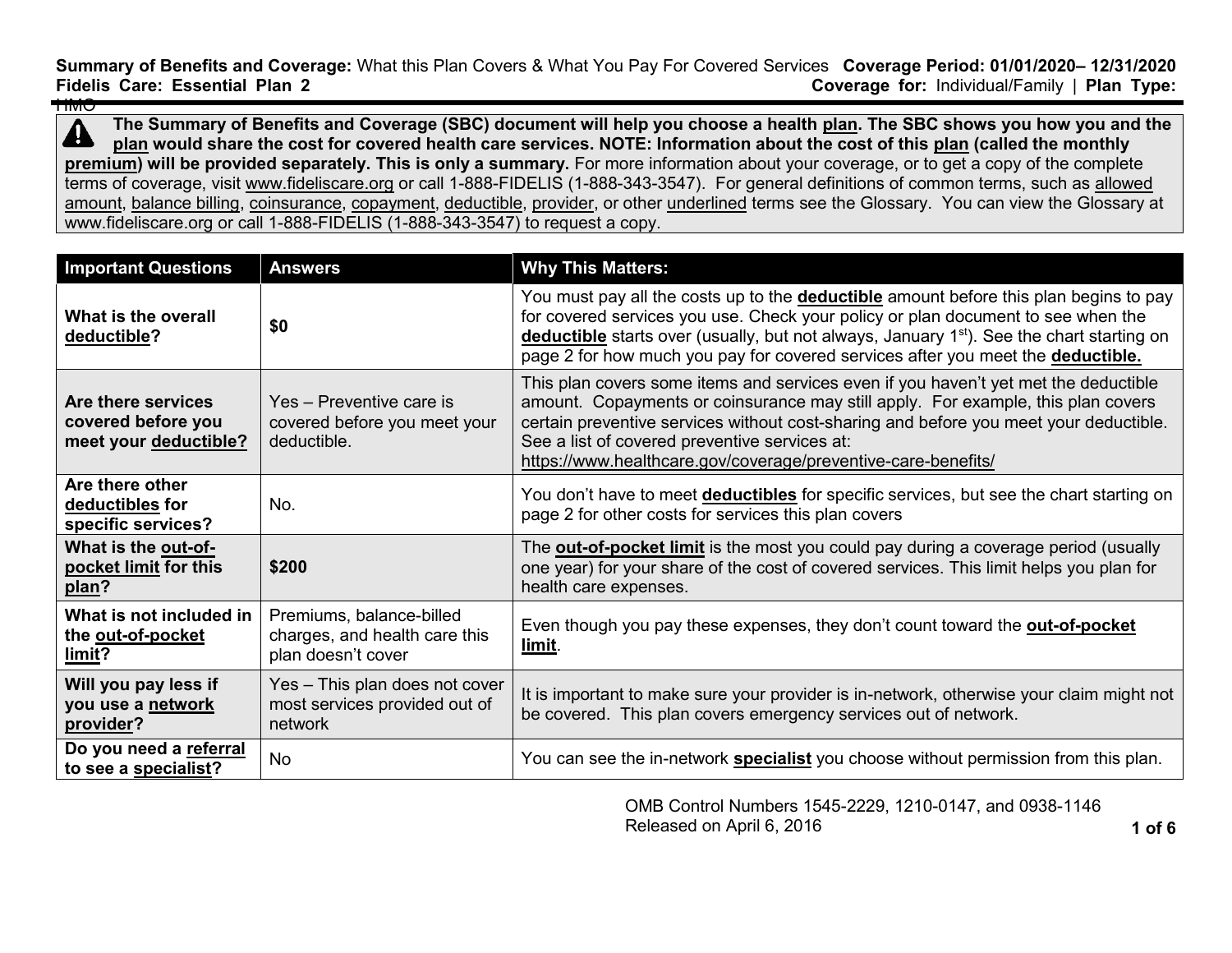

All **[copayment](https://www.healthcare.gov/sbc-glossary/#copayment)** and **[coinsurance](https://www.healthcare.gov/sbc-glossary/#coinsurance)** costs shown in this chart are after your **[deductible](https://www.healthcare.gov/sbc-glossary/#deductible)** has been met, if a **[deductible](https://www.healthcare.gov/sbc-glossary/#deductible)** applies.

|                                                                              |                                                     | <b>What You Will Pay</b>                                                         |                                                                     |                                                                                                                                                             |  |
|------------------------------------------------------------------------------|-----------------------------------------------------|----------------------------------------------------------------------------------|---------------------------------------------------------------------|-------------------------------------------------------------------------------------------------------------------------------------------------------------|--|
| <b>Common</b><br><b>Medical Event</b>                                        | <b>Services You May Need</b>                        | <b>Network Provider</b><br>(You will pay the<br>least)                           | <b>Out-of-Network</b><br><b>Provider</b><br>(You will pay the most) | <b>Limitations, Exceptions, &amp; Other</b><br><b>Important Information</b>                                                                                 |  |
|                                                                              | Primary care visit to treat an<br>injury or illness | \$0                                                                              | Not covered                                                         | None.                                                                                                                                                       |  |
| If you visit a health                                                        | Specialist visit                                    | \$0                                                                              | Not covered                                                         | None.                                                                                                                                                       |  |
| care provider's<br>office or clinic                                          | Preventive care/screening/<br>immunization          | \$0                                                                              | Not covered                                                         | No cost-sharing applies for services<br>provided according to the guidelines<br>outlined in section 2713 of the<br>Affordable Care Act (ACA).               |  |
|                                                                              | Diagnostic test (x-ray, blood<br>work)              | \$0                                                                              | Not covered                                                         | Prior authorization required for<br>diagnostic radiology except x-ray.                                                                                      |  |
| If you have a test                                                           | Imaging (CT/PET scans,<br>MRI <sub>s</sub> )        | \$0                                                                              | Not covered                                                         | Prior authorization is required for<br>certain blood work and diagnostic<br>imaging except x-ray.                                                           |  |
| If you need drugs to                                                         | Generic drugs                                       | \$1 copay/prescription<br>(retail), \$2.50<br>copay/prescription<br>(mail order) | Not covered                                                         | Covers up to 30 day supply at retail<br>and up to 90 day supply through mail<br>order. Prior authorization/step therapy<br>may be required. Covered through |  |
| treat your illness or<br>condition<br>More information<br>about prescription | Preferred brand drugs                               | \$3 copay/prescription<br>(retail), \$7.50<br>copay/prescription<br>(mail order) | Not covered                                                         | CVS/Caremark. For questions, please<br>call: 1-888-FIDELIS (1-888-343-3547)<br>Retail: 30 day supply                                                        |  |
| drug coverage is<br>available at<br>www.fideliscare.org                      | Non-preferred brand drugs                           | \$3 copay/prescription<br>(retail), \$7.50<br>copay/prescription<br>(mail order) | Not covered                                                         | Mail Order: 90 day supply<br>Diabetic medication and supplies are<br>subject to the primary care provider                                                   |  |
|                                                                              | <b>Specialty drugs</b>                              | \$3 copay/prescription<br>(retail)                                               | Not covered                                                         | copayment.                                                                                                                                                  |  |
| If you have<br>outpatient surgery                                            | Facility fee (e.g.,<br>ambulatory surgery center)   | \$0                                                                              | Not covered                                                         | Prior authorization is required.                                                                                                                            |  |
|                                                                              | Physician/surgeon fees                              | \$0                                                                              | Not covered                                                         | Prior authorization is required.                                                                                                                            |  |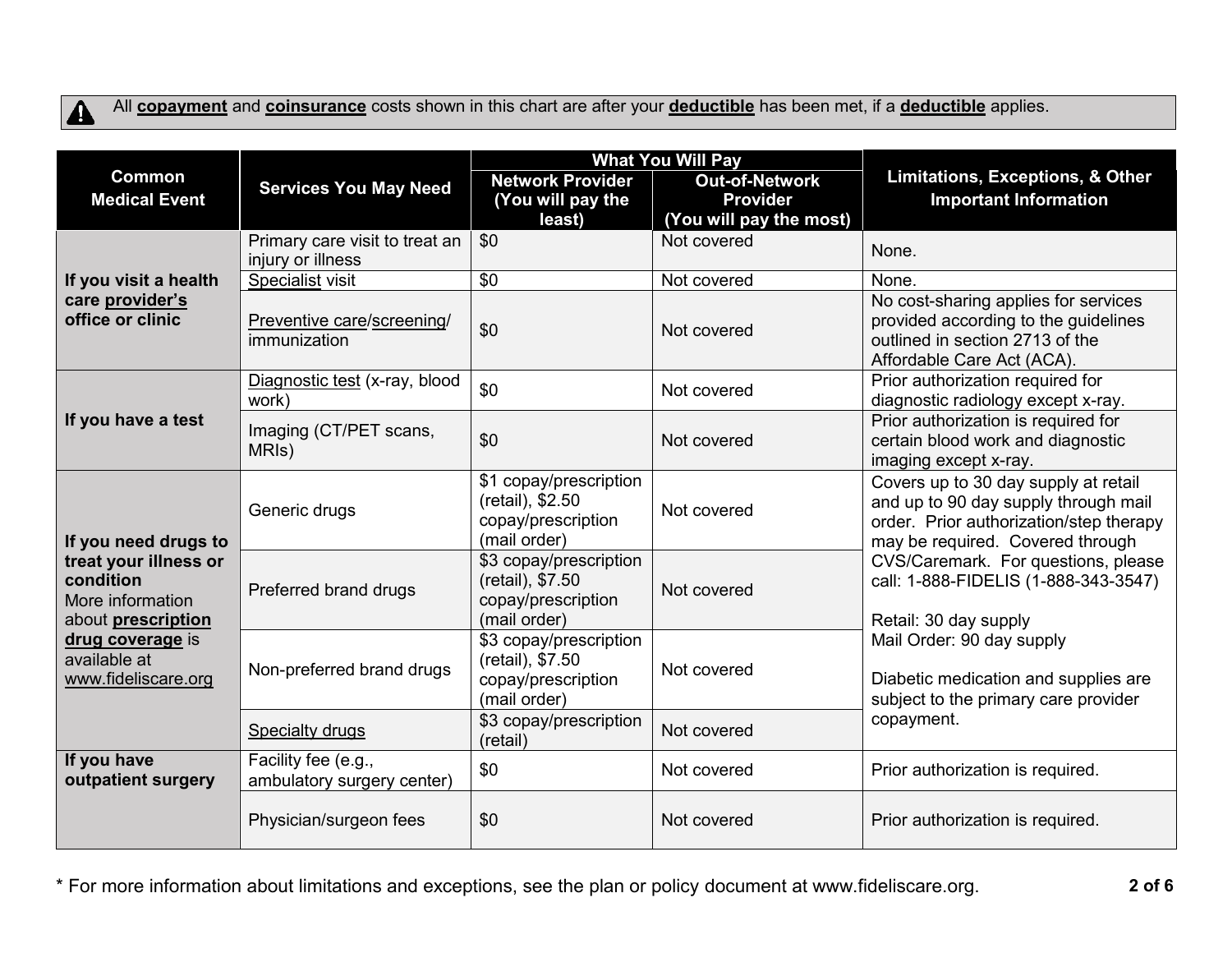|                                                                         |                                              | <b>What You Will Pay</b>                               |                                                                     |                                                                                                                                                                         |  |
|-------------------------------------------------------------------------|----------------------------------------------|--------------------------------------------------------|---------------------------------------------------------------------|-------------------------------------------------------------------------------------------------------------------------------------------------------------------------|--|
| <b>Common</b><br><b>Medical Event</b>                                   | <b>Services You May Need</b>                 | <b>Network Provider</b><br>(You will pay the<br>least) | <b>Out-of-Network</b><br><b>Provider</b><br>(You will pay the most) | Limitations, Exceptions, & Other<br><b>Important Information</b>                                                                                                        |  |
|                                                                         |                                              |                                                        |                                                                     |                                                                                                                                                                         |  |
| If you need                                                             | <b>Emergency room care</b>                   | \$0                                                    | \$0                                                                 | None.                                                                                                                                                                   |  |
| immediate medical                                                       | <b>Emergency medical</b><br>transportation   | \$0                                                    | \$0                                                                 | None.                                                                                                                                                                   |  |
| attention                                                               | Urgent care                                  | $\overline{50}$                                        | Not covered                                                         | None.                                                                                                                                                                   |  |
| If you have a                                                           | Facility fee (e.g., hospital<br>room)        | \$0                                                    | Not covered                                                         | Prior authorization is required for<br>elective hospitalizations.                                                                                                       |  |
| hospital stay                                                           | Physician/surgeon fees                       | \$0                                                    | Not covered                                                         | Prior authorization is required for<br>elective hospitalizations.                                                                                                       |  |
| If you need mental<br>health, behavioral                                | <b>Outpatient services</b>                   | \$0                                                    | Not covered                                                         | Prior authorization is required.                                                                                                                                        |  |
| health, or substance<br>abuse services                                  | Inpatient services                           | \$0                                                    | Not covered                                                         | Prior authorization is required except<br>for emergency admissions.                                                                                                     |  |
| If you are pregnant                                                     | Office visits                                | $\overline{50}$                                        | Not covered                                                         | None.                                                                                                                                                                   |  |
|                                                                         | Childbirth/delivery<br>professional services | \$0                                                    | Not covered                                                         | Prior authorization is required.                                                                                                                                        |  |
|                                                                         | Childbirth/delivery facility<br>services     | \$0                                                    | Not covered                                                         | Prior authorization is required.                                                                                                                                        |  |
|                                                                         | Home health care                             | \$0                                                    | Not covered                                                         | Up to 40 home health care visits are<br>covered per condition per plan year.                                                                                            |  |
| If you need help<br>recovering or have<br>other special health<br>needs | <b>Rehabilitation services</b>               | \$0                                                    | Not covered                                                         | Up to 60 visits are covered per<br>condition per plan year.                                                                                                             |  |
|                                                                         | <b>Habilitation services</b>                 | \$0                                                    | Not covered                                                         | Up to 60 visits are covered per<br>condition per plan year.                                                                                                             |  |
|                                                                         | <b>Skilled nursing care</b>                  | \$0                                                    | Not covered                                                         | Up to 200 days are covered per plan<br>year.                                                                                                                            |  |
|                                                                         | Durable medical equipment                    | \$0                                                    | Not covered                                                         | Repairs and replacements are covered<br>when necessary due to normal wear<br>and tear. Repairs and replacements<br>that result from misuse or abuse are<br>not covered. |  |
|                                                                         | Hospice services                             | \$0                                                    | Not covered                                                         | Prior authorization required. Up to 210<br>days covered per plan year. Inpatient<br>hospice is subject to inpatient hospital<br>cost-sharing.                           |  |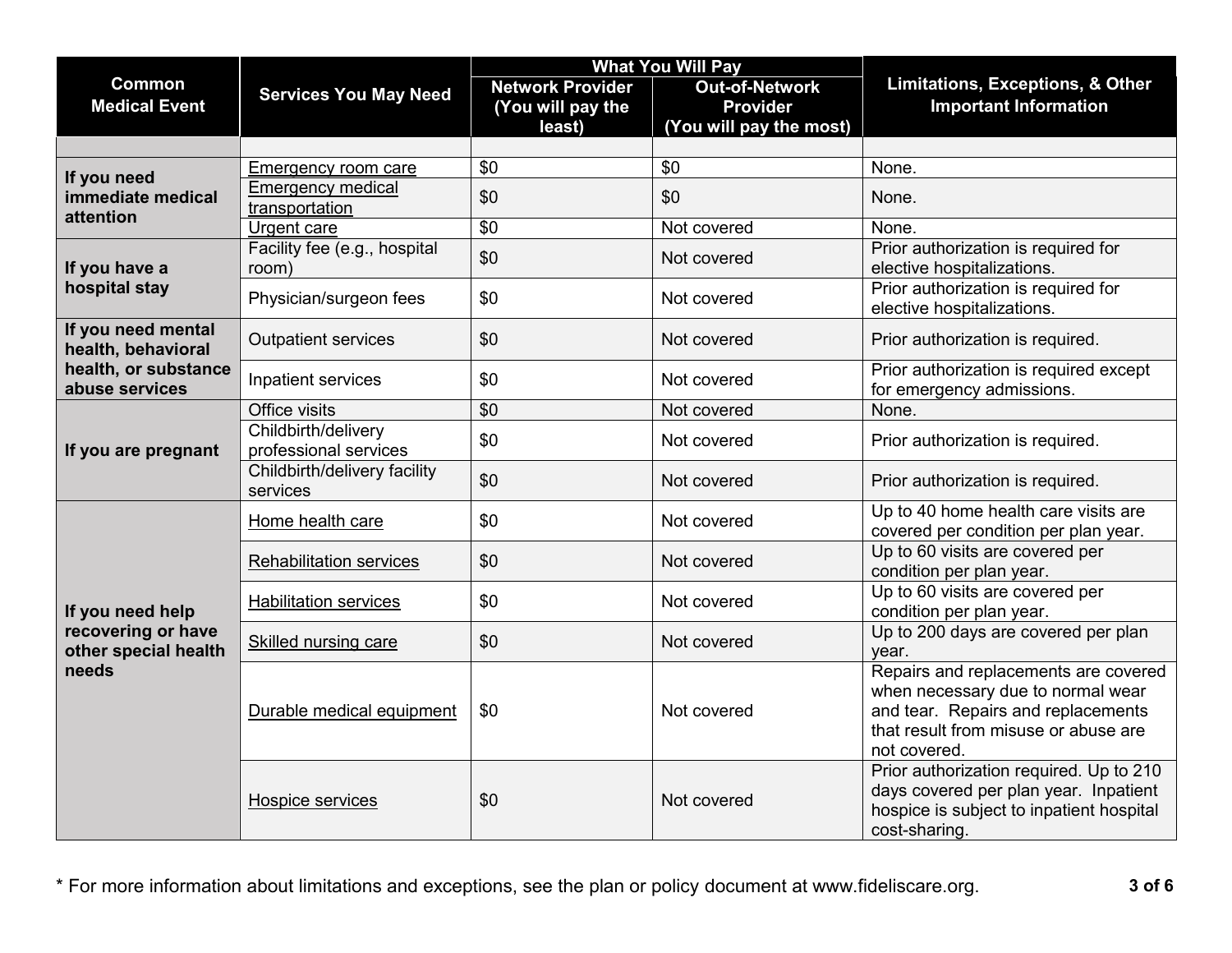### **Excluded Services & Other Covered Services:**

**Services Your [Plan](https://www.healthcare.gov/sbc-glossary/#plan) Generally Does NOT Cover (Check your policy or plan document for more information and a list of any other [excluded services.](https://www.healthcare.gov/sbc-glossary/#excluded-services))**

• Cosmetic surgery

Private duty nursing

• Long-term care

• Routine foot care

Routine dental care

• Routine eye care

## **Other Covered Services (Limitations may apply to these services. This isn't a complete list. Please see your [plan](https://www.healthcare.gov/sbc-glossary/#plan) document.)**

- Chiropractic care
- Fitness center reimbursement

**Your Rights to Continue Coverage:** There are agencies that can help if you want to continue your coverage after it ends. The contact information for those agencies is:

Department of Financial Service Consumer Assistance Unit One Commerce Plaza Albany, New York 12257 Fax: (212) 480-6282

Other coverage options may be available to you too, including buying individual insurance coverage through the Health Insurance [Marketplace.](https://www.healthcare.gov/sbc-glossary/#marketplace) For more information about the [Marketplace,](https://www.healthcare.gov/sbc-glossary/#marketplace) contact: Fidelis Member Services at 1-888-FIDELIS, or visit www.nystateofhealth.ny.gov or call 1-855- 355-5777.

**Your Grievance and Appeals Rights:** There are agencies that can help if you have a complaint against your [plan](https://www.healthcare.gov/sbc-glossary/#plan) for a denial of a [claim.](https://www.healthcare.gov/sbc-glossary/#claim) This complaint is called a [grievance](https://www.healthcare.gov/sbc-glossary/#grievance) or [appeal.](https://www.healthcare.gov/sbc-glossary/#appeal) For more information about your rights, look at the explanation of benefits you will receive for that medical [claim.](https://www.healthcare.gov/sbc-glossary/#claim) Your [plan](https://www.healthcare.gov/sbc-glossary/#plan) documents also provide complete information to submit a [claim,](https://www.healthcare.gov/sbc-glossary/#claim) [appeal,](https://www.healthcare.gov/sbc-glossary/#appeal) or a [grievance](https://www.healthcare.gov/sbc-glossary/#grievance) for any reason to your [plan.](https://www.healthcare.gov/sbc-glossary/#plan) For more information about your rights, this notice, or assistance, contact:

New York State Department of Health Office of Health Insurance Programs Bureau of Consumer Services – Complaint Unit Corning Tower – OCP Room 1609 Albany, NY 12237 E-mail: managedcarecomplaint@health.ny.gov Website: [www.health.ny.gov](http://www.health.ny.gov/) 1-800-206-8125

New York State Department of Financial Services

\* For more information about limitations and exceptions, see the plan or policy document at www.fideliscare.org. **4 of 6**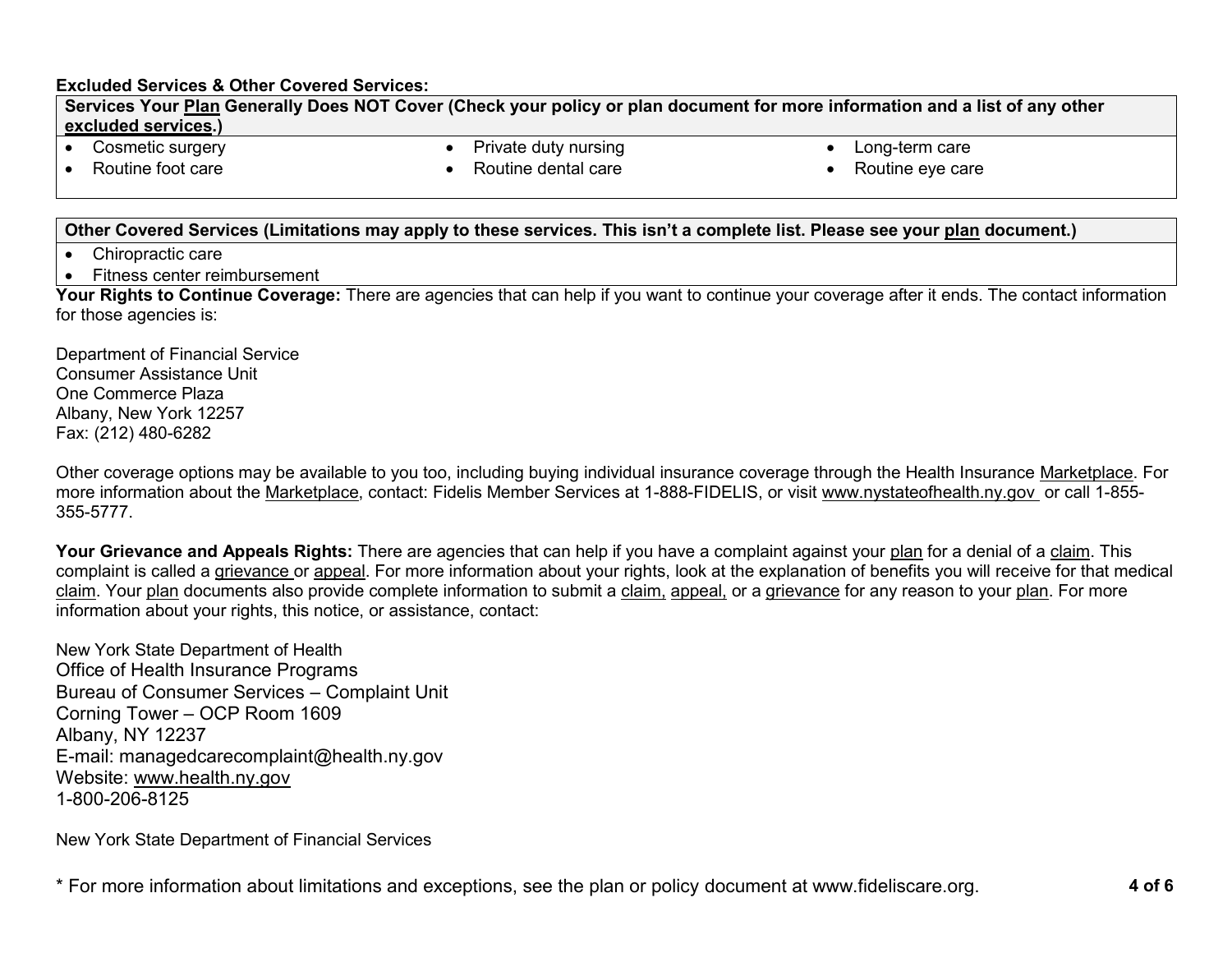Consumer Assistance Unit One Commerce Plaza Albany, NY 12257 Website: [www.dfs.ny.gov](http://www.dfs.ny.gov/) 1-800-342-3736

If You need assistance filing a Grievance or Appeal, You may also contact the state independent Consumer Assistance Program at: Community Health Advocates 633 Third Avenue, 10th Floor New York, NY 10017 Or call toll free: 1-888-614-5400, or e-mail cha@cssny.org Website: www.communityhealthadvocates.org **Does this plan provide Minimum Essential Coverage? Yes**

If you don't have [Minimum Essential Coverage](https://www.healthcare.gov/sbc-glossary/#minimum-essential-coverage) for a month, you'll have to make a payment when you file your tax return unless you qualify for an exemption from the requirement that you have health coverage for that month.

## **Does this plan meet the Minimum Value Standards? Yes**

If your [plan](https://www.healthcare.gov/sbc-glossary/#plan) doesn't meet the [Minimum Value Standards,](https://www.healthcare.gov/sbc-glossary/#minimum-value-standard) you may be eligible for a [premium tax credit](https://www.healthcare.gov/sbc-glossary/#premium-tax-credits) to help you pay for a [plan](https://www.healthcare.gov/sbc-glossary/#plan) through the [Marketplace.](https://www.healthcare.gov/sbc-glossary/#marketplace)

### **Language Access Services:**

Spanish (Español): Para obtener asistencia en Español, llame al 1-888-FIDELIS (1-888-343-3547) Tagalog (Tagalog): Kung kailangan ninyo ang tulong sa Tagalog tumawag sa 1-888-FIDELIS (1-888-343-3547) Chinese (中文): 如果需要中文的帮助,请拨打这个号码 1-888-FIDELIS (1-888-343-3547) Navajo (Dine): Dinek'ehgo shika at'ohwol ninisingo, kwiijigo holne' 1-888-FIDELIS (1-888-343-3547) ––––––––––––––––––––––*To see examples of how this plan might cover costs for a sample medical situation, see the next section.–––––––––––*–